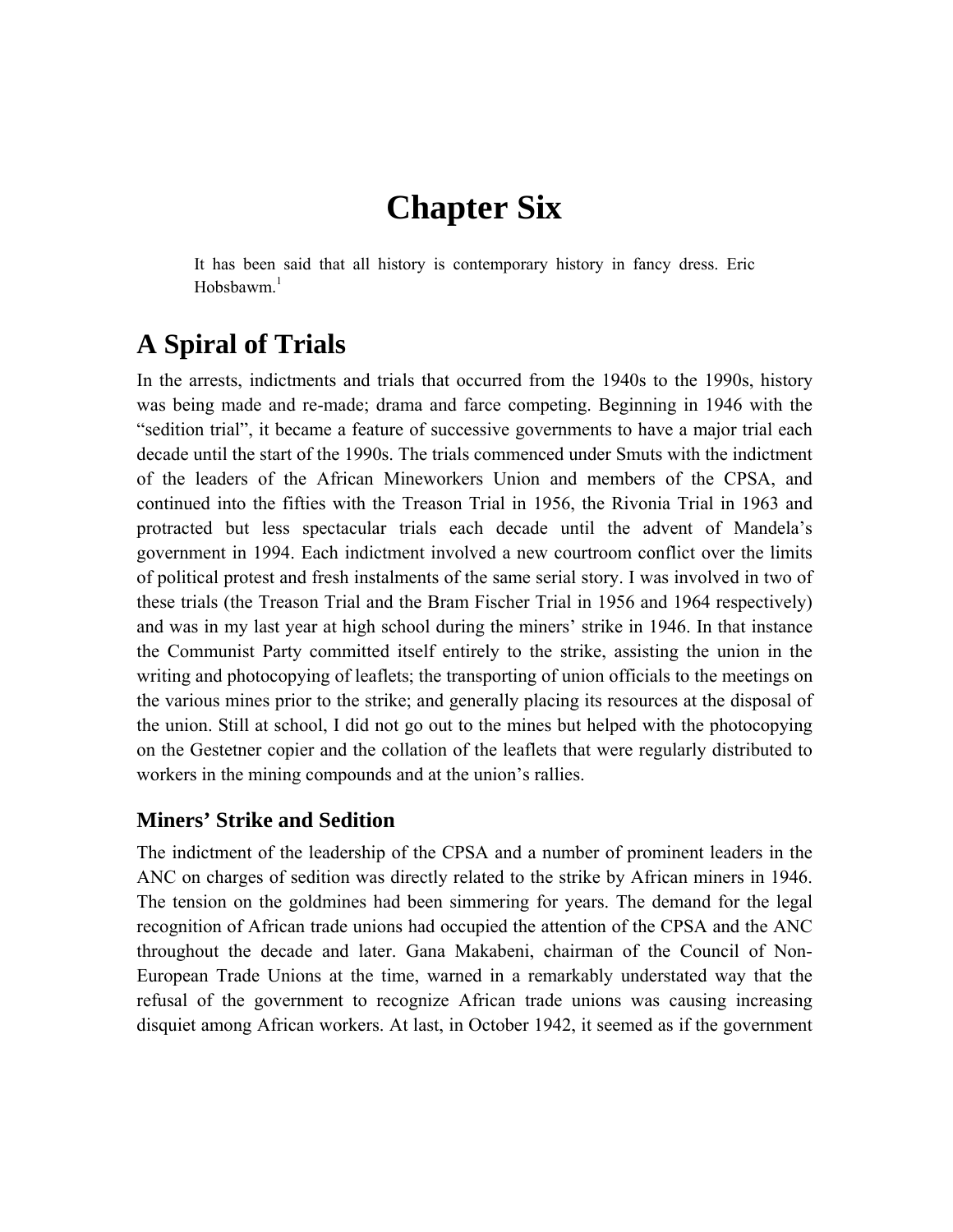would act. It appointed the Smit Commission which recommended that African trade unions be recognized under the Industrial Conciliation Act, but excluded the mining industry from the terms of that act! In the event, neither received recognition.

The agitation for trade union recognition continued with little success. By January 1943 there was still no progress, despite a strong case being made by the union to the Smit Commission. It was an election year and Smuts (careful not to commit himself to anything that would anger the Chamber of Mines or provide ammunition for Malan's National Party) laconically told a delegation asking about the recognition of African trade unions that

things are inconvenient just now … There is a wave of unrest … communist influence is at work … on a fairly large scale … If one could devise safeguards so as to ensure that these people [the miners] do not pass over into the hands of others, this would be desirable  $\ldots$  The goodwill is there.<sup>2</sup>

The mineworkers felt otherwise.

The CPSA had made a serious but unsuccessful bid in the early thirties to organize the mineworkers, but had neither the resources nor the experience in managing an oscillating migrant work force to sustain its efforts. The security system on the mines and the interruptive patterns of migrancy made trade union organization difficult. The miners would return to their homesteads almost as soon as they had been organized, when a new cohort of migrants would appear. A decade later in 1941, the ANC took active steps to form a union. Gaur Radebe held the shadow "cabinet" portfolio of secretary for mines in the Transvaal region of the African National Congress. There were other portfolios involving the various sectors of government. For example Edward Mofutsanyana, the CPSA's general secretary, held the ANC portfolio for labour at that time. Modelled on parliamentary lines, when Africans still aspired to parliament although they did not enjoy its protection, the creation of shadow portfolios was seemingly an absurdity, but it was empowering in its way. Radebe was already active in the 1930s and until 1942 a member of the Communist Party.<sup>3</sup> As shadow secretary for mines in the ANC, he called a major conference in 1941 to discuss the conditions of the 400 000 African mineworkers. There had been a number of conferences before then but the historical significance of this one was that it did actually facilitate the formation of a durable union. The conference was a highly representative gathering of most of the leading progressive trade unions, which elected a committee of 15 "to proceed by every means it thought fit" to build up an African Mineworkers' Union, "in order to raise the standards and guard the interests of all African mine workers".<sup>4</sup> Radebe was among the members selected as well as Mofutsanyana from the CPSA.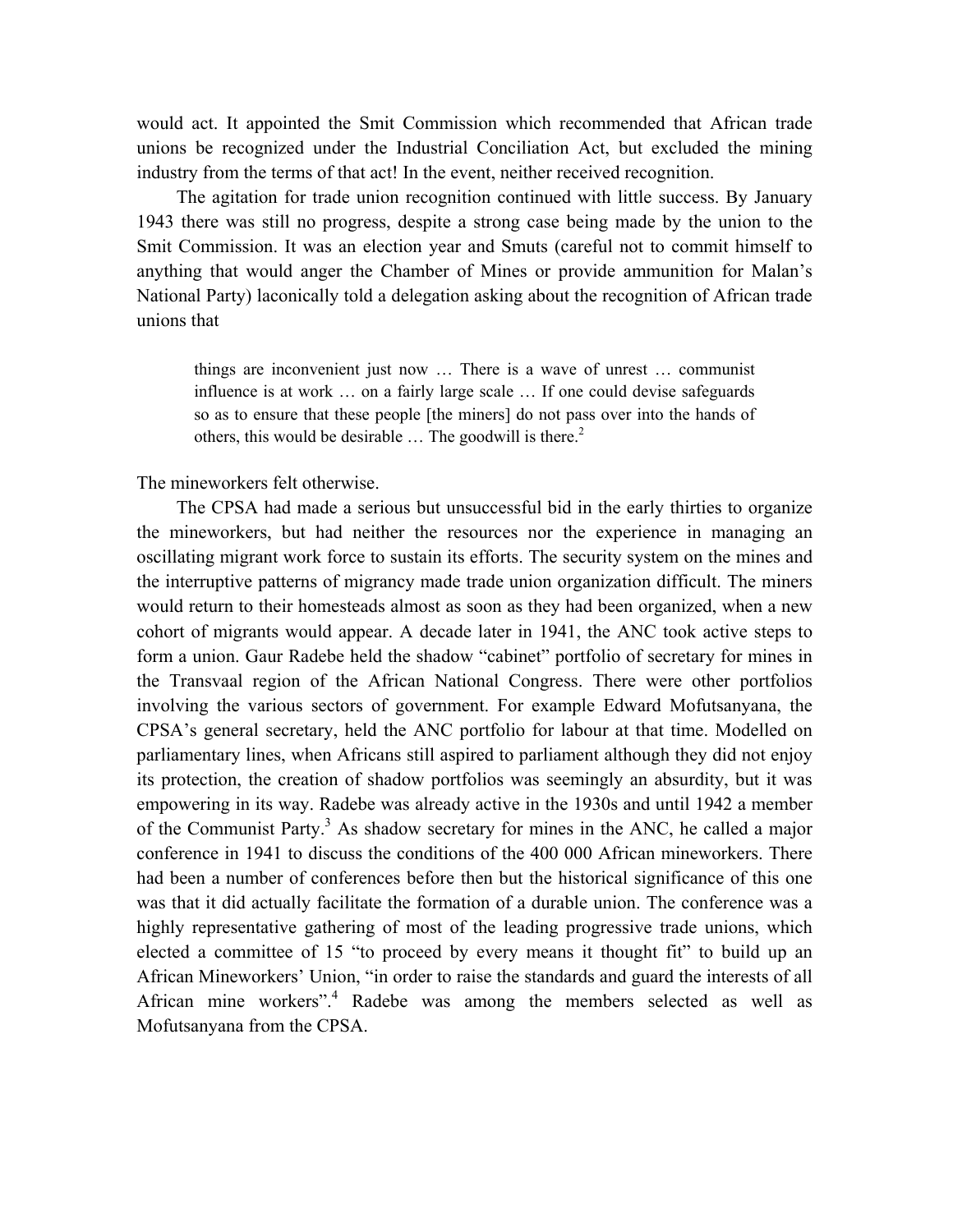The conference was the first among many between 1941 and 1946, when the tensions between miners and mine owners finally exploded.<sup>5</sup> The labour regime on the gold mines was a topic of angry protest at the epic open-air meetings I attended between 1944 and 1946 at the Johannesburg Market Square and these left a lasting impression on me.<sup>6</sup> Although the meetings were called by the African Mineworkers Union (AMWU), both the ANC and the CPSA helped in mobilizing mass support for trade union recognition and improvements in the miners' wages and work conditions. The union's engagement with the Chamber of Mines threatened the real relations of power in the country and the confrontation with the mine owners was inevitably a challenge to the state, which protected the gold mining industry as if it were its executive arm. The Party threw its entire weight behind the miners, and along with the strikers and union officials, experienced the whiplash of the Smuts government as they challenged the migrant labour system and the awesome authority of the Chamber of Mines, the "spokesperson" for the major mining houses. The Chamber's indifference to the conditions of the miners was well known and its chronic attention to costs (rather than the welfare of the workforce) was the subject of many union grievances.

*The Guardian* described the gold mining industry "as a parasite on the economic life of South Africa". This was one of many articles on the mining industry that dealt briefly with the effects of the industry's destructive low-cost labour system. The article did not elaborate on the rationale behind the migrant labour system but noted that the industry owed its profitability to the maintenance of the mine owners' cheap labour policies. The Chamber, it wrote, "destroys the health of thousands every year and it fights tooth and nail to stop the raising of wages of Africans because it fears the effects upon its supply of labour". $7$ 

An elaboration of the labour system would have shown that the supply of labour and its price were uppermost in the mind of the Chamber, for it was these two factors that determined the scale of profits to shareholders. The mine owners were aware that the African migrant entered the goldmines to support an impoverished family in the rural reserves and not necessarily because mining was an attractive form of employment. He did not come to the mines for "the good food, the free beer and the cash he receives", as was sometimes projected.<sup>8</sup> The migrant labour system was the industry's golden goose for perpetuating the low-cost African labour supply and enhancing profits, especially as an individual miner was paid at the rate of a single unit of labour, with no allowance for the maintenance of his family. The system, somewhat modified but with a new structure of wages, and a chastened Chamber of Mines, continues into the present. It was this system that the mine owners defended extensively but not always honestly when they appeared before the various government commissions, established to inquire into the miners' wages and working conditions.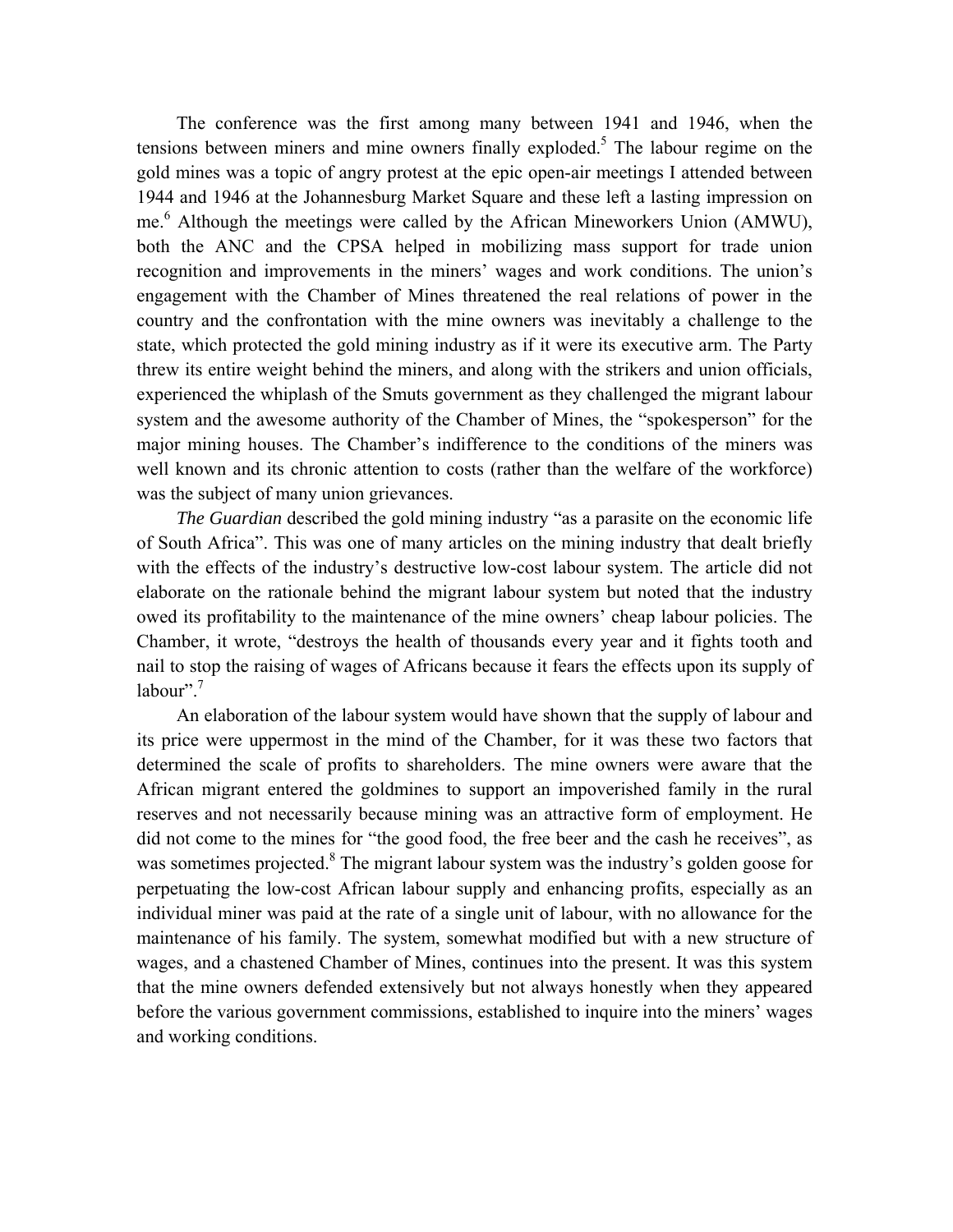The AMWU's demands for humanitarian living conditions for the miners and its continuous campaigns for increases in wages, struck at the heart of the industry's economic weakness. It was well recognized that the price of gold was fixed by the international agreement of the world's advanced economies. If wages rose and other costs of production increased, the mine owners could not add that increase on to the price of gold; this could be done for the products of manufacturing or agriculture, but not for gold. This led the mining houses at the earliest stages of gold production to act together through the Chamber of Mines to procure, house, feed and remunerate their labour force as cheaply as possible. Generally it was low-grade ore that was being mined in South Africa and the high profitability of the industry depended on the cheese-paring strategies of the mine owners.<sup>9</sup> The Chamber was more than equal to the task of cutting costs. In less than a decade of mining it created a recruiting organization that spanned the sub-continent for labour and at the turn of the twentieth century went as far as China to procure unskilled labourers. They policed the labour force through the implementation of the pass laws (which the Chamber drafted for Paul Kruger's government in 1895), and the mine owners were protected from "deserting" labourers by the Masters and Servants Act, which made it a breach of contract, punishable by a jail sentence, for workers to break their contracts and abscond  $10$ 

It was the effects of these devices to secure the workforce at the lowest cost that the trade union dwelt upon in its first official presentation to the Mine Wages Commission created in July 1943 to "inquire into the conditions of employment in the mines". The commission was established as a result of pressures from the newly formed AMWU, which presented a 50-page report to it, largely compiled by the union in cooperation with trade unionist Ray Alexander and her husband Jack Simons, also a member of the CPSA and a lecturer at the University of Cape Town. In the report they targeted every sensitive strategy that the Chamber had adopted over the years to maintain its low cost labour structure.

The report criticised the depressingly low average wage which had changed little since the end of the nineteenth century; compared the remuneration of workers in trade, commerce and manufacturing to wages in the mining industry; and showed that mine wages had increased by a sixpence between 1931 and 1939 while the corresponding wages of the workers in other sectors had increased by four times as much. It vividly described the Chambers' soulless "storage" of its African employees in sub-human housing to save costs. Security guards in the compounds protected the mine owners against the so-called desertion of their employees and kept their workers from trade union influence.

It was a chilling report in which much attention was given to the Chamber's "housing" arrangements in which 80 men were accommodated in compounds 25 feet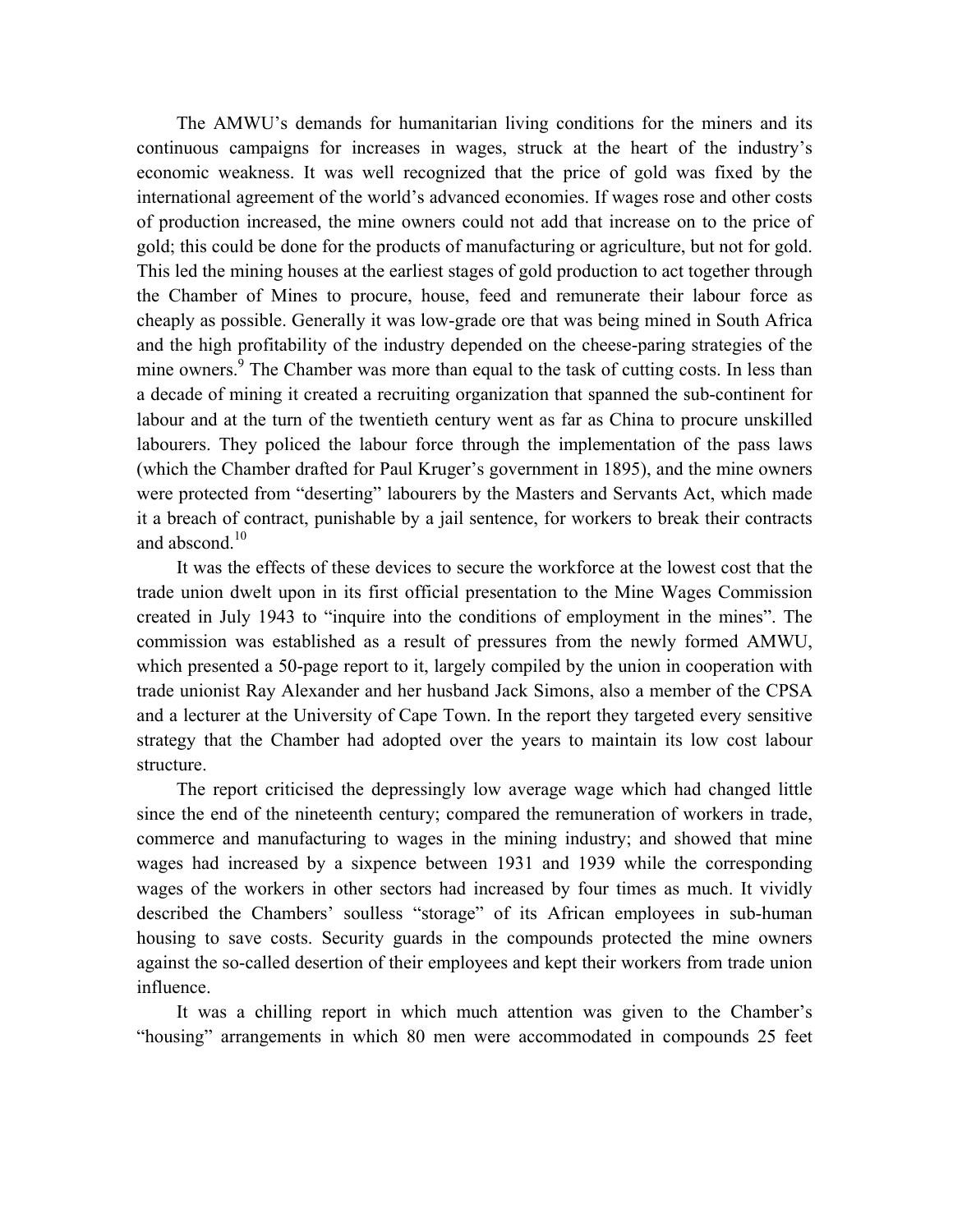square in size, and where the bunks for sleeping were made of concrete and had no mattresses. The details of the miners work and living conditions are well known today, but never fail to anger and disgust.<sup>11</sup> I believe it was infinitely worse than prison and it is hard to view the system as anything but a variant of slavery. Perhaps that was what the union was saying when it described the mineworker "as a chattel at the mercy of his employers".<sup>12</sup> Of course it was not the slave system, but it had many of its elements and was sometimes worse than slavery. The labourers' freedom of movement was curtailed by the pass laws; their lives were constrained within the carefully controlled compounds; their reproductive patterns determined by the employment cycle; their families separated by the refusal of the mine owners to allow the men's wives and families to live in the urban centres; and their physical strength barely sustained by the appalling food they ate. Njabulo Ndebele in his novel, *The Cry of Winnie Mandela,* describes the separation of men from their womenfolk, the men only returning to their homesteads to help with the harvest and reproduce the family. Some preferred not to depart again, while others settled down "to the indulgence of memory", many of them never returning home, "leaving behind waiting women who sometimes followed their men [while] some women simply waited".<sup>13</sup>

The trade union complained bitterly about the barrack-like single male accommodation, the separation of families and the oppressive compound managers who became "brutal despots". The quality of the food was also a deep grievance. The worst food supplied by the Chamber was the meat; "a special grade known as 'compound cattle', trek oxen that could not find a market anywhere else". It was inedible. According to the miners, "the meat is spoilt by storage and is sometimes rotting with worms in summer: we call it  $duladula - rubbish."$ <sup>14</sup> Culturally it was also offensive. "We are given uncleaned intestines … [and also] brains which are taboo for our people … The practice of chopping up the whole head of the animal, uncleaned, is also objectionable to us".15 It was a sickening story. There was only one meal a day and as unpalatable as the food might have been, resistance to eating it was short-lived. Myth had it among the Mosutu migrant workers that a man would go mad if he eats the brains of an ox or cow. I doubt, however, whether every Mosutu went hungry in deference to this folklore. The most edible item was the bread, which was referred to by the miners as "*mbunyane intlokaye kati*" – as small as a cat's head. I knew it in prison as "katkop" (literally, shaped like a cat's head) which we would sometimes hoard.

The Chamber was unmoved by the union's criticism of its labour practices. It responded by saying that "in addition to the handsome wages of two shilling and three pence per day, the African mineworker receives a scientifically balanced food ration and housing valued at one shilling and a penny per  $day$ <sup> $16$ </sup> It was payment in kind and probably seen as yet a further financial burden upon the industry. What with the cost of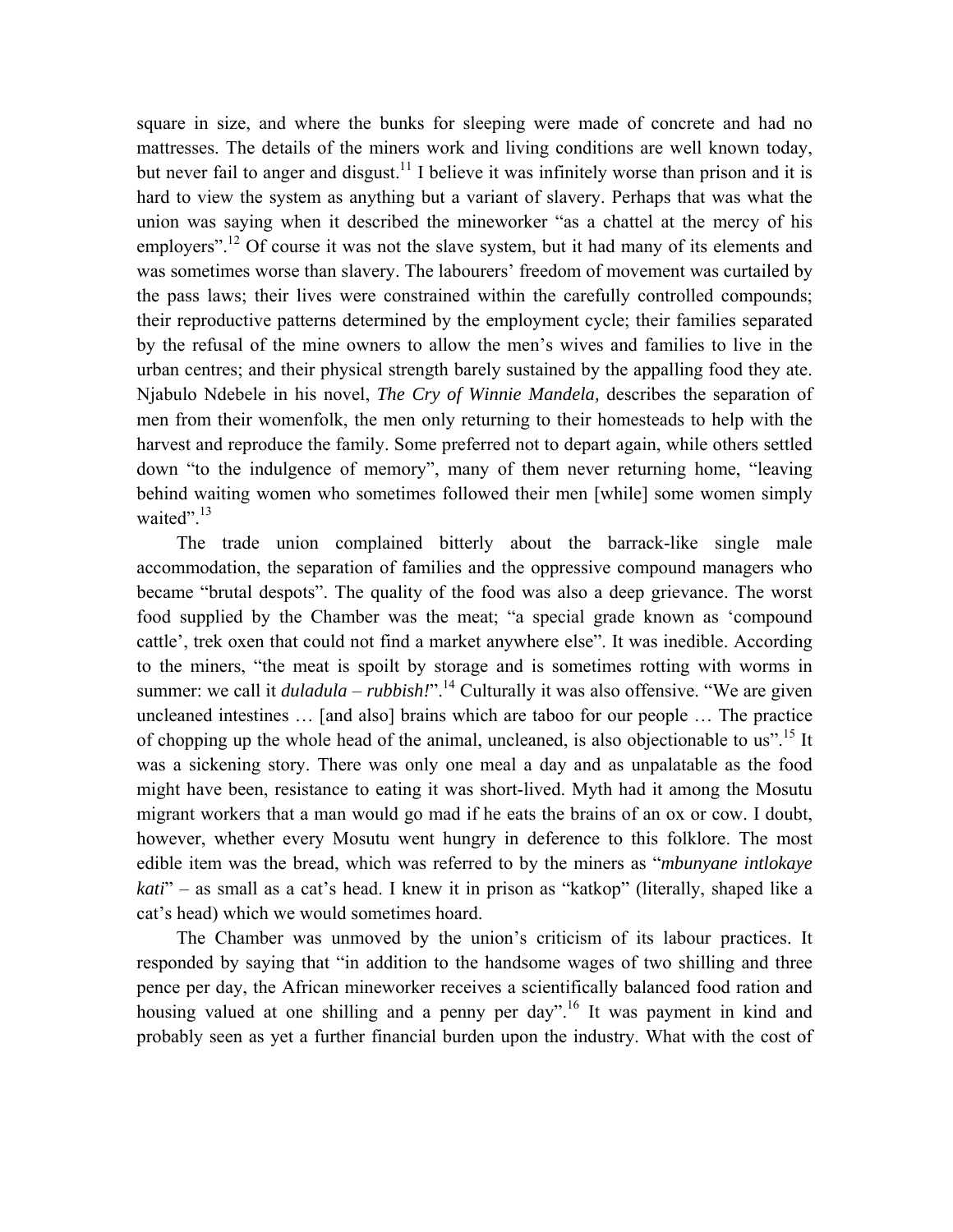recruitment, the administration of the labour system and the unit costs of the limited health, housing and food, it was a capital loss to shareholders if miners voted with their feet and absconded from the mines, as often happened when the miners felt trapped in an alien and repressive environment. The practice of absconding was referred to by the mine owners as "desertion", a familiar term in coercive institutions like the military, the prisons and the mines. On the recruitment of the Chamber's workforce, the NRC which also made a submission to the commission, referred to the system as "legalised machinery for trafficking in human beings, a system not unlike slavery [which] has long outlived its usefulness". $17$ 

Rusty Bernstein and Edward Mofutsanyana (both of them soft-spoken intellectuals on the Johannesburg District Committee of the CPSA) presented the Communist Party's statement to the commission. They urged the Chamber to pay a living wage to all its African miners and challenged the Chamber's view that the wages of African miners were supplemented by the income of their families in the reserves: "This is absurd", they argued, "it would be nearer [to the truth] to state the converse, that the labourers earnings are absolutely necessary to supplement the income of a family eking out a miserable existence in the Reserves". The AMWU had brought its biggest guns to the commission, including J.B. Marks, the union's president, Eli Weinberg (its adviser) and Hyman Basner (the union's friend, lawyer, protagonist and a legendary MP). W.H. Andrews, the Communist Party chairman was not present, but later wrote in *The Guardian* of 8 July 1943 that the statement presented by the union was the most impressive ever made on behalf of the African workers.

Despite the impressive presentations, the Commission reported in April 1944, "that the Chamber's labour policy was sound".<sup>18</sup> It could hardly avoid recommending wage increases, because these had not changed for nearly 30 years. In the event its recommendation of a paltry increase of five pence per shift for surface workers and sixpence for underground workers (on the basic wage of one shilling and ten pence per shift) only served to enrage the workers. To make matters worse, the mine owners pared down these recommendations to four pence and five pence per shift respectively and ignored practically all the other recommendations made by the commission. On reflection, it would seem that Smuts' government had a better idea of the ramifications of ignoring the miners' demands than the Chamber, and agreed to pay for the recommended wage increases by a remission of mining taxation. The miners' wage increases were therefore simply externalized to the ordinary taxpayer who subsidized the Chamber of Mines. The remaining recommendations, which the Chamber ignored, would have indirectly enhanced wages.<sup>19</sup> Interestingly, these wage-related increases, off-set by concessions in mining taxation, might have averted the strike had they been made earlier.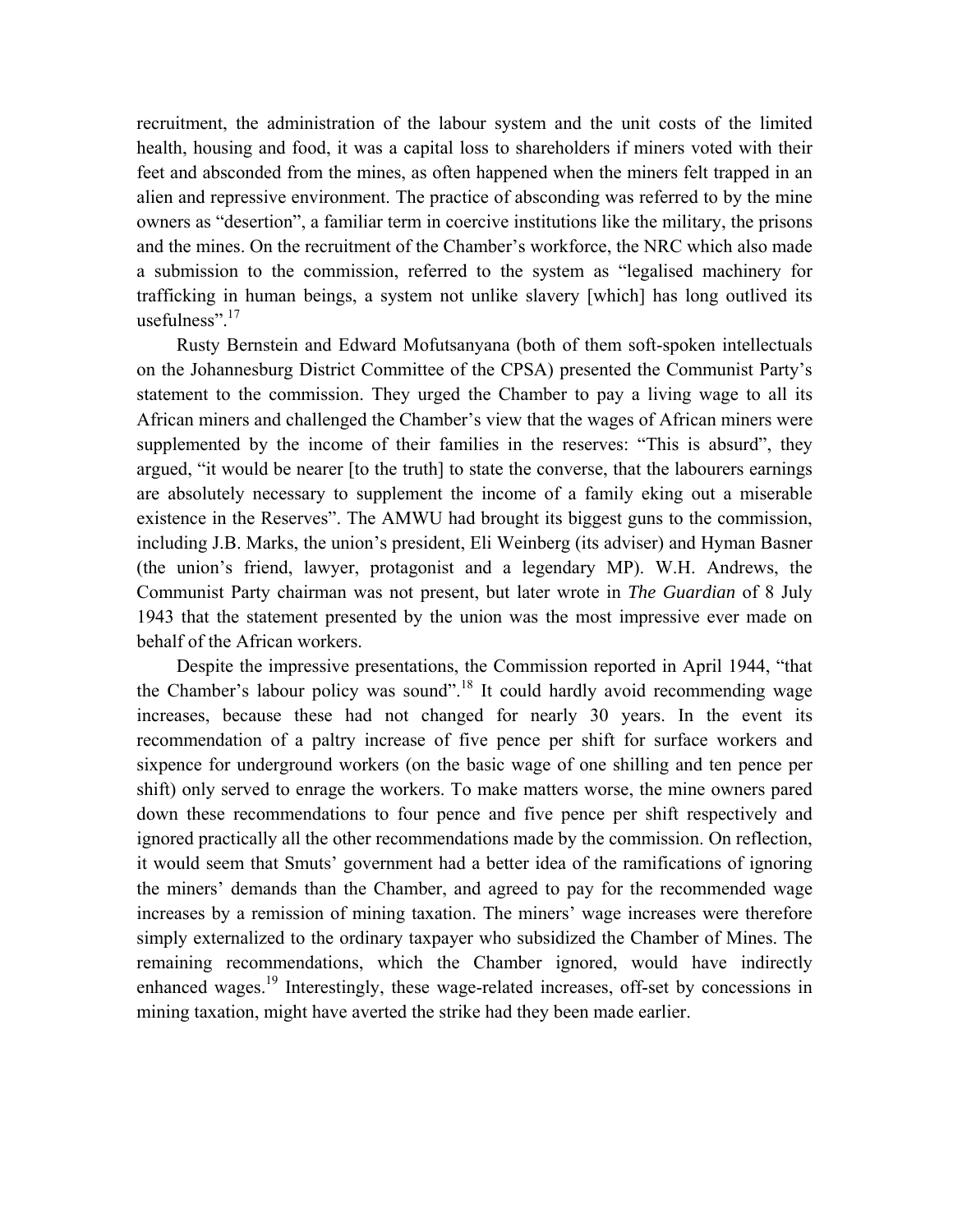Following the commission's report, the union informally prepared its members for a major confrontation with the Chamber of Mines, although its immediate reaction was to formally reserve its right to press for a Wage Board investigation "whose recommendations were more likely to be acted upon than those of government commissions". The next two years were effectively little more than a preparation for a general strike on the mines. In this, the Chamber relied upon the state literally to defend its cheap labour system and if all else failed, to order its police force physically to beat the strikers back to work.

The prelude to the strike was the calling of a number of mass conferences, one of them held in early in May 1945, the others in April and May 1946. Significantly, the first of these was held just before the war ended, when strike action would no longer threaten the "war effort". It was a memorable delegate conference of miners from all over the reef, convened by the union to consider their grievances and elect representatives to urge Smuts' government to instruct the Chamber to implement the recommendations of the Native Mine Wages Commission, released in 1944. The union's meetings were really mass rallies for everyone, also open to supporters of the ANC, the CPSA and the Transvaal Indian Congress, but the majority of those present were workers at particular mines delegated to represent those who could not attend the meeting. I remember the occasion quite well. I was an observer from the YCL and also its literature secretary. The pamphlets I brought to the conference were almost all produced by the CPSA and dealt with topical issues, but none that I recall specifically concerned the miners. There were, however, leaflets that the Party had helped to reproduce on its hand-operated Gestetner machine. The miners were distinguishable from the other participants by their warm woollen blankets which they wore over their Sunday clothes, oblivious of the heat in the packed hall. Among them were *indunas* (headmen) of the different mine sections, theoretically "the eyes and the ears" of the mine managements, but they were not all informers and whatever their purpose in attending the meeting, they experienced the same poor conditions as their charges, who were often from the same rural village.

Each of the miners' interventions from the floor was translated into one or two languages, and also into English, which had the effect of reinforcing their grievances rather than endlessly repeating them. One after the other they rose to complain about their wretched conditions, the low wages, the onerous work, inedible food and the separation from their families. They were captives of the system – treated like units of labour – and as long as they worked well at the rock-face or continued to perform the labouring jobs they were given by the various mine managements, they were of no further interest to the Chamber. The mine owners had long since calculated the per capita costs of maintaining the mine labourers at the threshold of subsistence and they would take no quarter from anyone who wished to upset that calculation. The militancy of the workers was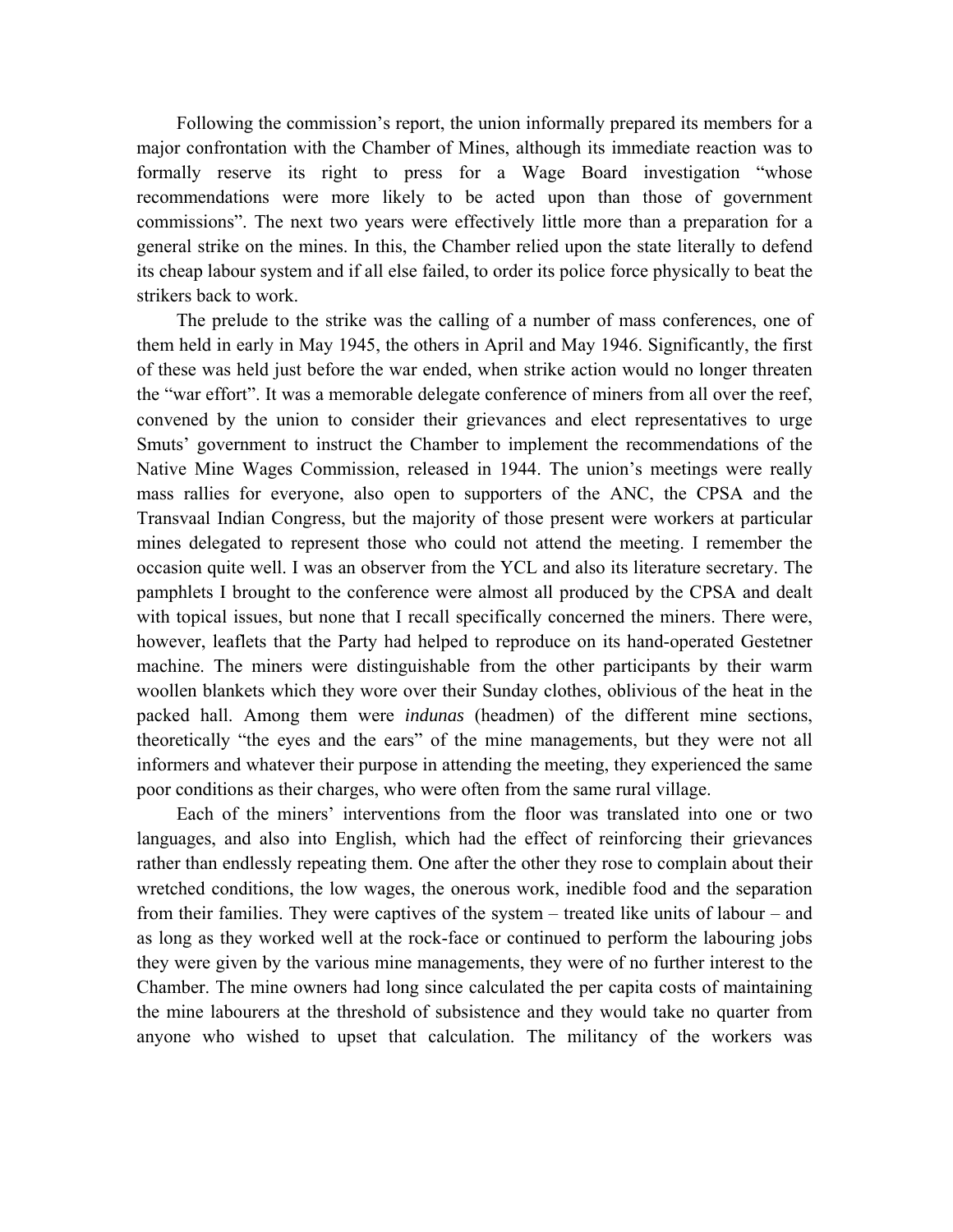impressive, but the lasting impression they left on me was their powerlessness in the work place, and the awesome faith they had in the union.

The mine owners, for their part, were unrepentant and repeatedly rejected the union's submissions, especially the demand for married miners to live with their wives in townships close to the mines. The only response from the Chamber was to say that the union's notion of "urban villages" was ridiculous and that "it was almost inconceivable that any responsible person should advocate the substitution of the attractive and healthy existence [of women in the rural reserves] "for a native township on the Witwatersrand."<sup>20</sup> If this response was hypocritical (for the rural reserves were nothing but poverty stricken) its attitude to the union's demand for the recognition of their trade union was unashamedly insulting. Echoing Smuts' fatuous remarks on the readiness of Africans for trade unions, the Chamber repeated the well-worn myth that "the natives were not ripe for [trade union membership] and are still in a state of pupilage … Native trade unions would be in the hands of professional agitators".<sup>21</sup> This further enraged the miners and stiffened their resolve to strike.

They were in that mood when the union called a number of urgent meetings between April and August 1946. At the first of these rallies, in April 1946, about 2 000 mineworkers attended the meeting and demanded ten shillings a day, adequate food and the withdrawal of wartime proclamation 1425, which prohibited a gathering of more than 20 workers without a special permit on "gold proclaimed land" – namely, mine property. The Chamber characteristically ignored this, although the warning signs of confrontation were evident from the number of short strikes that had already occurred at several mines during the earlier part of 1946.

The formal decision to undertake a general strike on the mines was taken at a memorable mass meeting on 4 August at the Market Square in Newtown. It was a bright Sunday afternoon, flags flying,; street vendors selling mealies roasted in charcoal in open fires; the miners conventionally wearing blankets; the participants in the vanguard of the audience squashed against the speakers' platform; an old lorry, with a line of speakers from the AMWU, the Party and the ANC; a crackly sound system which worked intermittently, rigged up in front. I recall J.B. Marks, president of the union, explaining the significance of the ANC and the Party's support for the AMWU and telling the meeting that he was a member of all three organizations: "*one*, because they supported the miners; *two*, because they were on the side of the poor, and *three,* because they were all in the struggle together against the bosses". As he spoke he held up the appropriate number of fingers on his right hand to demonstrate his membership of each of these organizations. There was a moment of light relief when he inadvertently blew out his front dentures and rescued them with the three fingers he'd raised to indicate the third organization he belonged to.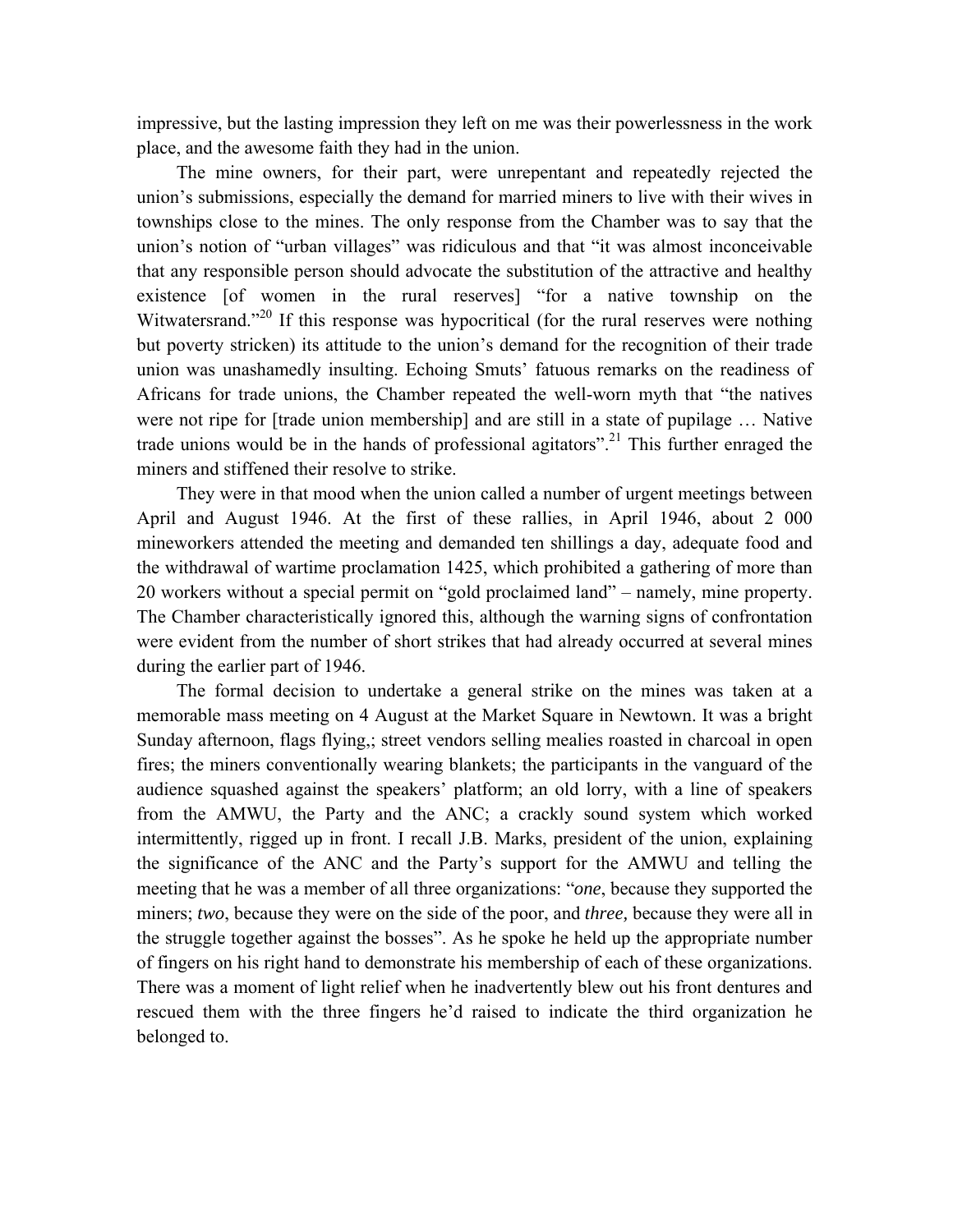It was an emotive address, prescient in warning the workers to be prepared for repression and perhaps violence. Possibly, few of the miners present fully appreciated the gravity of his remarks, which effectively anticipated that the Chamber would stop at nothing to defeat the strike: "You are challenging the basis of the cheap labour system. You must be ready to sacrifice in the struggle for the right to live like human beings", words that matched the seriousness of the occasion. I also recall the roar of approval accorded to the veteran union secretary, J.J. Majoro, when he told the gathering that any further meetings with the Chamber were a waste of time if the mine owners were not prepared to recognize the existence of the union. The strike followed eight days later.

The resolution to strike was carefully phrased to draw public attention to the unreasonableness of the Chamber as the country's major employer and the validity of the union's demands. It was carried unanimously, stating plainly:

Because of the intransigent attitude of the Transvaal Chamber of Mines towards the legitimate demands of the workers for a minimum wage of ten shillings per day and better conditions of work, this meeting of African mineworkers on the goldmines resolves to embark upon a general strike of all Africans employed on the goldmines, as from 12 August  $1946$ <sup>22</sup>

The decision was subject to confirmation by the miners at (clandestine) meetings to be held before 12 August at every compound.

It was evident from the relatively large numbers of miners who heeded the call to strike that there was widespread endorsement of the strike. At the labour intensive deeplevel mine at Robinson Deep and at the New Kleinfontein mine, 100% support was reported. At least six mines ceased production on the first day and about 32 were affected on the second, out of the Rand's total of 45 mines. There was also impressive support across the arc of mines along the reef. The union calculated that between 80 000 and 100 000 of the mineworkers responded on the first day (12 August), but the precise number will never be known. The union's estimate, at best impressionistic, was probably too high. On the other hand, the Chamber's count of between 45 000 and 50 000 out of a total 308 000 African mineworkers on the reef, was considered too low, a deliberate lie to counteract the union's claims of success. On the mines where the union's organizers had access to the compounds, the men came out in large numbers and word spread to many mines where the workers followed the strikers into action.

The depth and sweep of the strike over the entire reef drew a violent response from the Chamber, on whose behalf Smuts instructed the police to beat the workers back to the rock-face. Although there have been impressive strikes since then, it was probably one of the bloodiest strikes in South African history.23 *The Guardian* reported 30 miners killed over the four days of the action.<sup>24</sup> This figure (which was never confirmed) was probably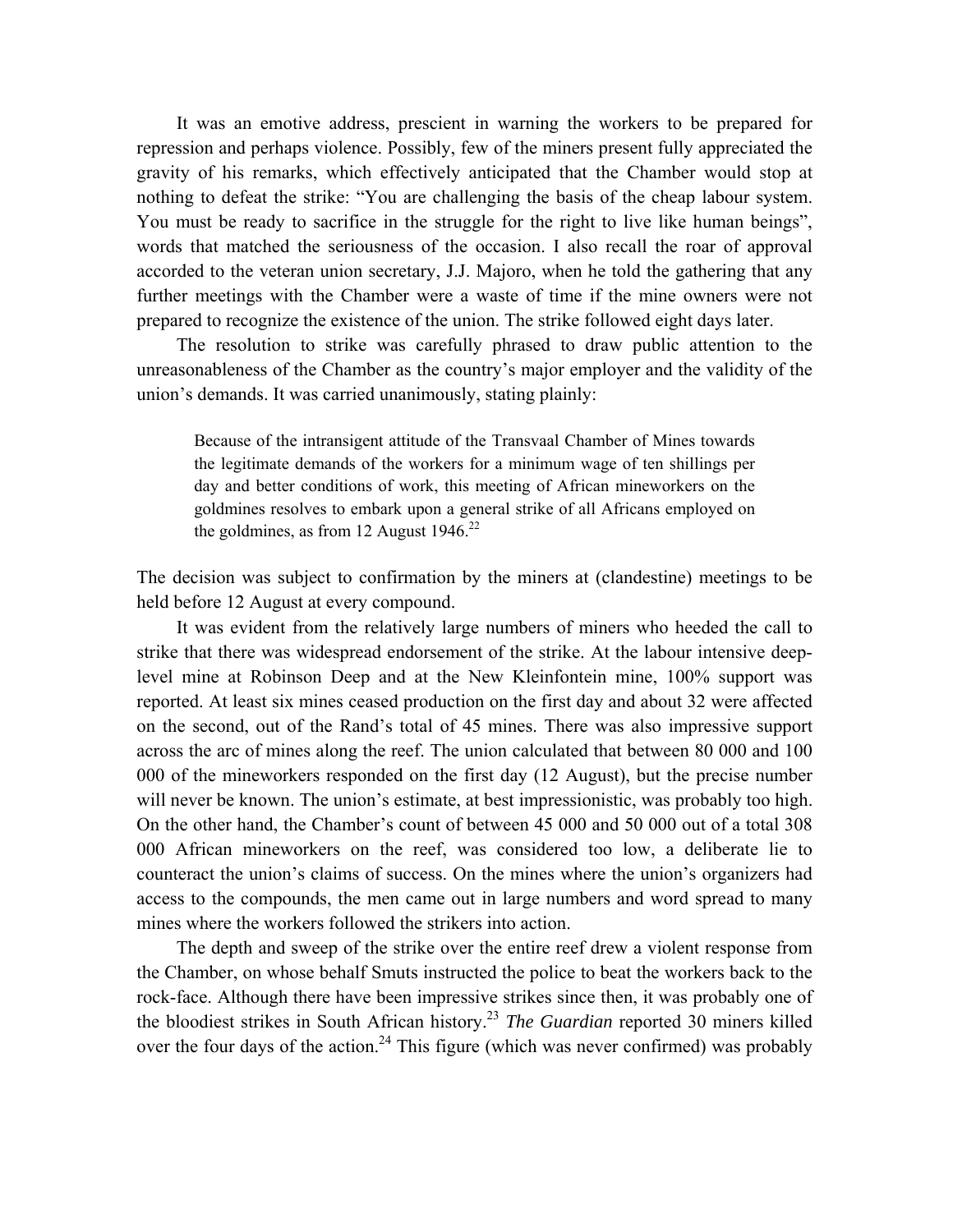correct, given the serial brutality of the police on all the affected mines. At the Robinson Deep, Nourse and Simmer & Jack mines the police used batons against the miners, and repeated the action at the Sub-Nigel mine on the second day of the strike, where six men were shot dead when they attacked the police for escorting scabs to the mine. A further six were crushed to death in the panic that followed. The events at the Sub-Nigel mine were vividly described by Ruth First in the YCL newspaper, *Youth for a New South Africa*:

More than 40 policemen went one thousand feet underground to deal with a thousand [Africans] who were staging 'a sit-down strike'. The police drove [them] up stope by stope, level by level until they reached the surface ... [They chased them] over mine dumps and through the veld for miles before they could be rounded up and driven back to the compound.<sup>25</sup>

The efforts of the Natives' Representative Council to stop the police brutality were futile. Michael Harmel later noted,

the strike had ceased to be merely a strike but had become a war between 1 600 armed police and unarmed working men scattered throughout the reef … Thousands of unknown miners have been seriously wounded, had their heads bashed in, their bones broken … All pretence that the state is an impartial democratic body, standing above the struggle, was dropped. The Smuts government [had] revealed itself as the agent of the mine owners.<sup>26</sup>

There is no doubt that this was an accurate assessment of the strike, although it was well known to us long before the strike, that the state was not impartial. The pain in the aftermath was intense. There was no other course of action open to the union. It had exhausted all the avenues for pressing its claims through the Wage Board, the Native Mine Wages Commission, through "attempted negotiations" and now full scale industrial action.

The outlook was bleak. The president of the African Mineworkers' Union, J.B. Marks, was arrested the day after the strike ended and the union office was raided. Its records and membership cards were removed in preparation for a trial in which a number of individuals in the Party's leadership were to be joined with the AMWU on charges of contravening the Riotous Assemblies Act and War Measure 145 (continuing an illegal strike). The latter was the least ambitious of the charges that the state could prefer.<sup>27</sup> In all, 50 people were targeted in the raid and trial that led to a clean sweep of the leaders of the African Mineworkers' Union and the members of the Johannesburg District Committee of the Communist Party.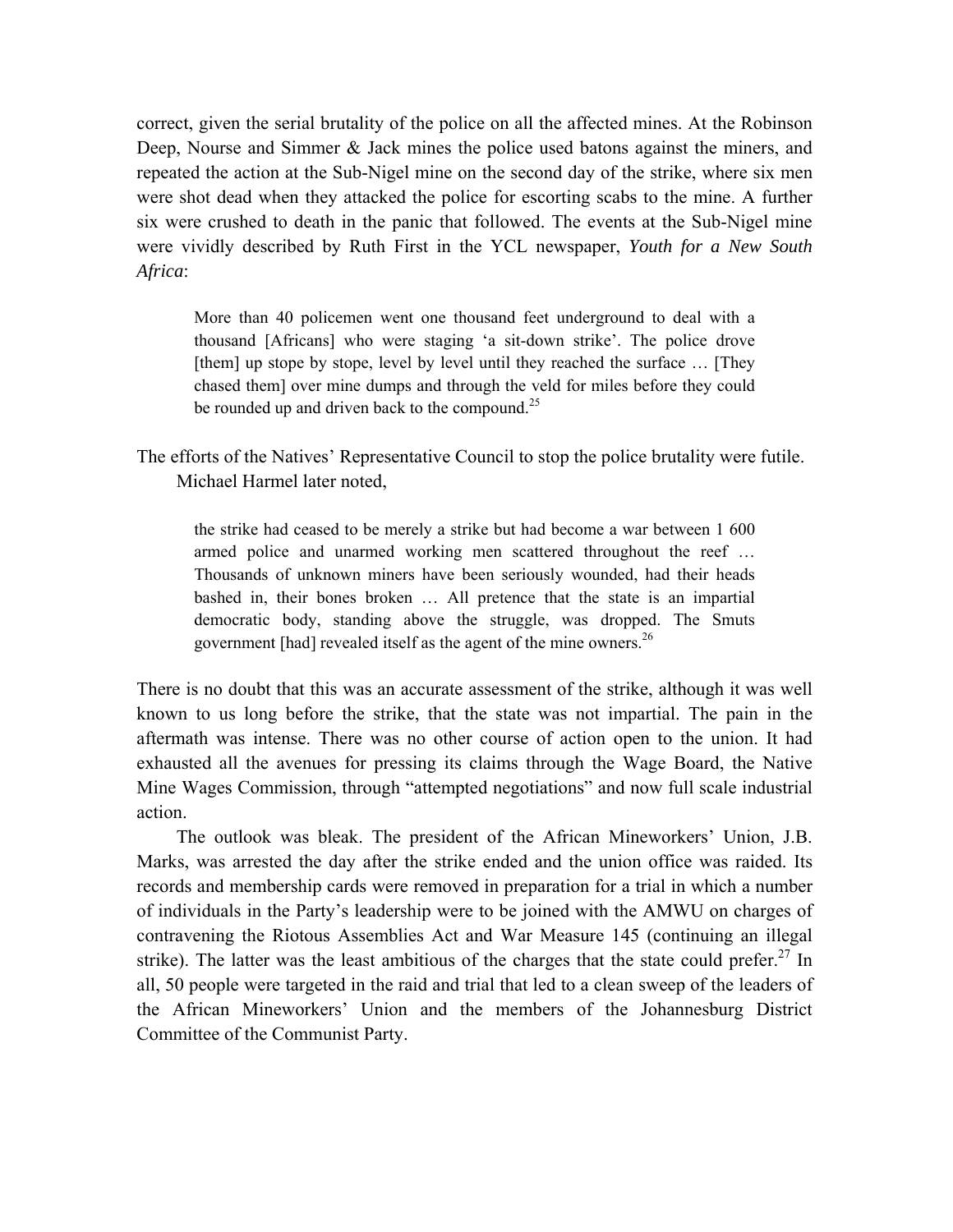Although the Party had provided substantial assistance to the union, the indictment of its District Committee had more to do with Smuts' obsession that professional agitators were behind the strike than anything else. In his mind, the agenda of the "agitators" (meaning the Communist Party) extended to conspiracy, sedition, even treason. Unfortunately all that was missing for their indictment on these counts was the evidence. The CPSA was thoroughly involved in the strike and aware of its planning, but there was no attempt to commit any of these acts. For the moment, the charges under the Riotous Assemblies Act and War Measure 145 were the best the prosecution could do. As with the Treason Trial a decade later, and some of the other trials that followed in the 1960s, the only official gatherings representative of South Africa were in the country's courtrooms. In this instance, wrote *The Guardian,* black, white, Coloured, Afrikaners, Africans, Indians and Jews sat together in the Johannesburg Magistrate's Court.<sup>28</sup> It was a novelty in 1946 but it became commonplace in the next 20 years.

The accused in the miners' case consisted of the leaders of the African Mineworkers Union and the Johannesburg District Committee of the CPSA. In some cases membership was cross-cutting. J.B. Marks, for instance, was a member of the ANC, the Communist Party and the AMWU, while Moses Kotane was a member of the Communist Party and the ANC, but not a trade unionist. On the other hand, Hilda Watts, Lionel (Rusty) Bernstein, Abram Fischer and Michael Harmel (to cite only the best-known members of the CPSA) were not members of either the ANC or the AMWU. It would have been anomalous at that time for the whites to be members of an African nationalist organization and their presence in the union as non-miners – not even trade unionists – would have been quite irregular. This did not prevent their working in the closest cooperation with the union and the ANC. Smuts' accusation that the strike was communist-inspired was disingenuous, inferring that the African workers would not by themselves have raised any of the grievances brought by the union and that in any case, the miners' conditions were not anything to complain about. The only reason for the protest, he told parliament, was because of the work of agitators.

The state's attempt to blame the Communist Party for the union's strike failed for lack of evidence and the prosecution dropped all the charges against its members, including the charge of conspiracy and incitement under the Riotous Assemblies Act.<sup>29</sup> These charges were also subsequently dropped for the remaining accused, who pleaded guilty to the single charge of continuing an illegal strike. They were individually fined between ₤15 and ₤50 for this offence. This was a far cry from the original, dramatic charges of "conspiracy" and in the event a resounding defeat for the prosecution. Regrettably, it was a pyrrhic victory for the Left as it was followed by a period of intense police harassment, arrests, courtroom battles and unwieldy show trials, unlike anything the movement had previously experienced.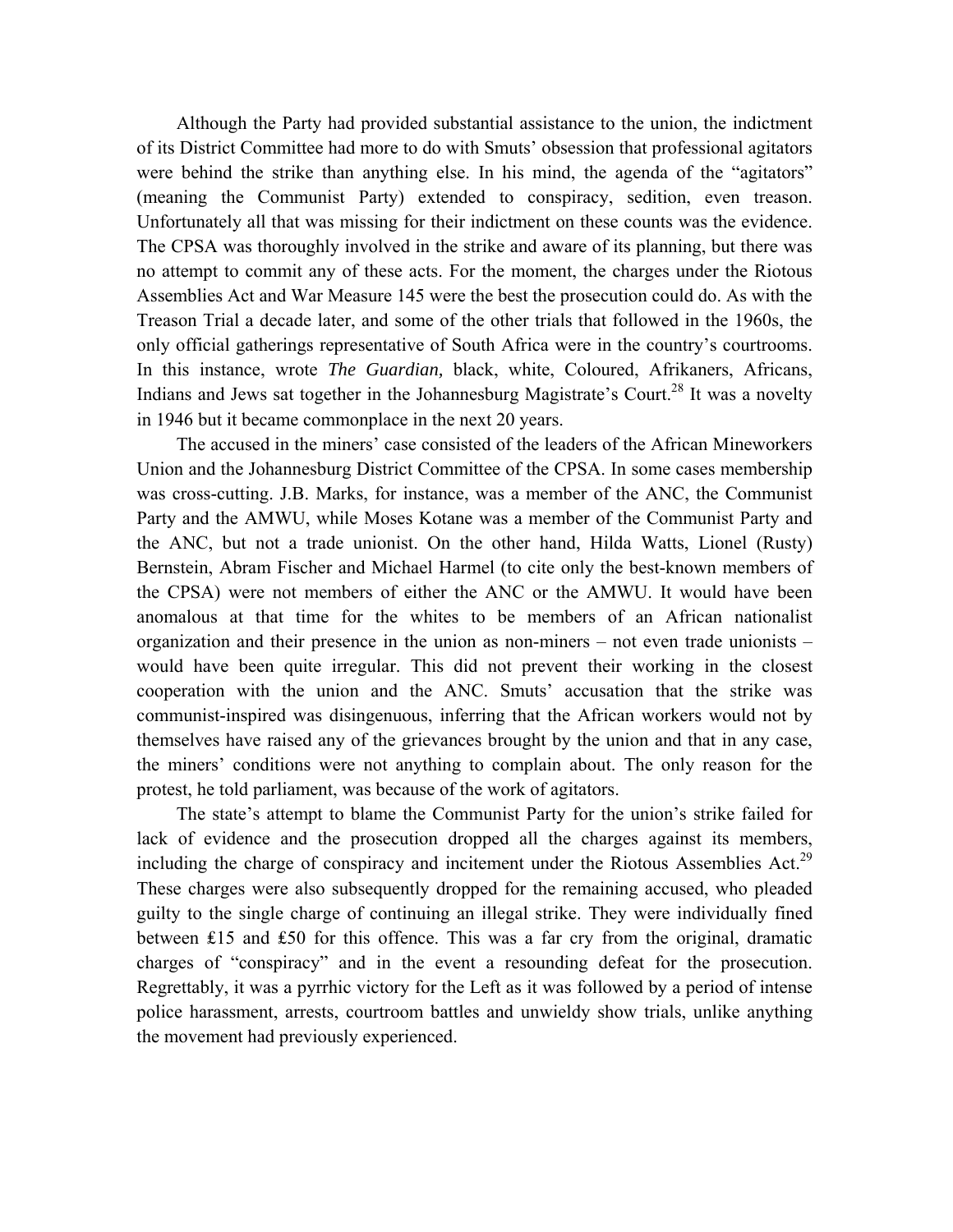The union soon reflected on the events that preceded the shootings, arrests and trial that followed. Almost immediately after the strike, it recorded the criminal indifference of the employers to the case of the African mineworkers, noting that

practically every communication they had addressed to the employers over the six years of the union's existence had received neither reply nor acknowledgement. … The pay and conditions of employment were a notorious national scandal as monthly wages remained at three pounds per month, the same as it was in  $1900^{30}$ 

The union's tone was tense, not so much for the massacre of the striking miners, but for the intransigence of the Chamber. Year after year, the union had attempted to secure a response to its demands from both government and the employers, but its efforts had met with nothing but frustration and contempt. The 1943 Mine Wages Commission had raised the expectation of the workers, but "their hopes were dashed by the open admission that the inquiry's findings were based on the necessity for the maintenance of the 'cheap labour' system".<sup>31</sup>

\*\*\*

#### **Sedition**

Within a fortnight of the trial's ending, the security police raided the office of the Central Executive Committee of the Party in Cape Town, its offices in the different centres and the homes of its members. The Party saw this as a campaign by the Smuts government "to win the applause of the gold mining industry" in the critical aftermath of the mine strike, and to punish the CPSA for its sustained identification with the mineworkers over the years. Initially the Party interpreted the intensification of the state's assault on it as a move by the ruling party to demonstrate that it was capable of a tough anti-communist stance against its political opposition. As time wore on, it saw the government's action as more far-reaching and strategic than a tough stance against Communism, but rather a signal that without repression it could not hold the line against the depth of peoples' grievances, and "as the prelude to a general onslaught on all the labour and national liberation organizations".<sup>32</sup>

As if to verify this conclusion the police swooped on the leadership of the CPSA and raided the offices of *The Guardian* newspaper in all the major cities, apparently to collect evidence for an impending trial of members of the central committee on charges of sedition, arising out of the miners strike. The security police searched for papers, pamphlets, letters … anything that would bolster the state's charges of a conspiracy. The general impression was that the security police themselves did not know what they were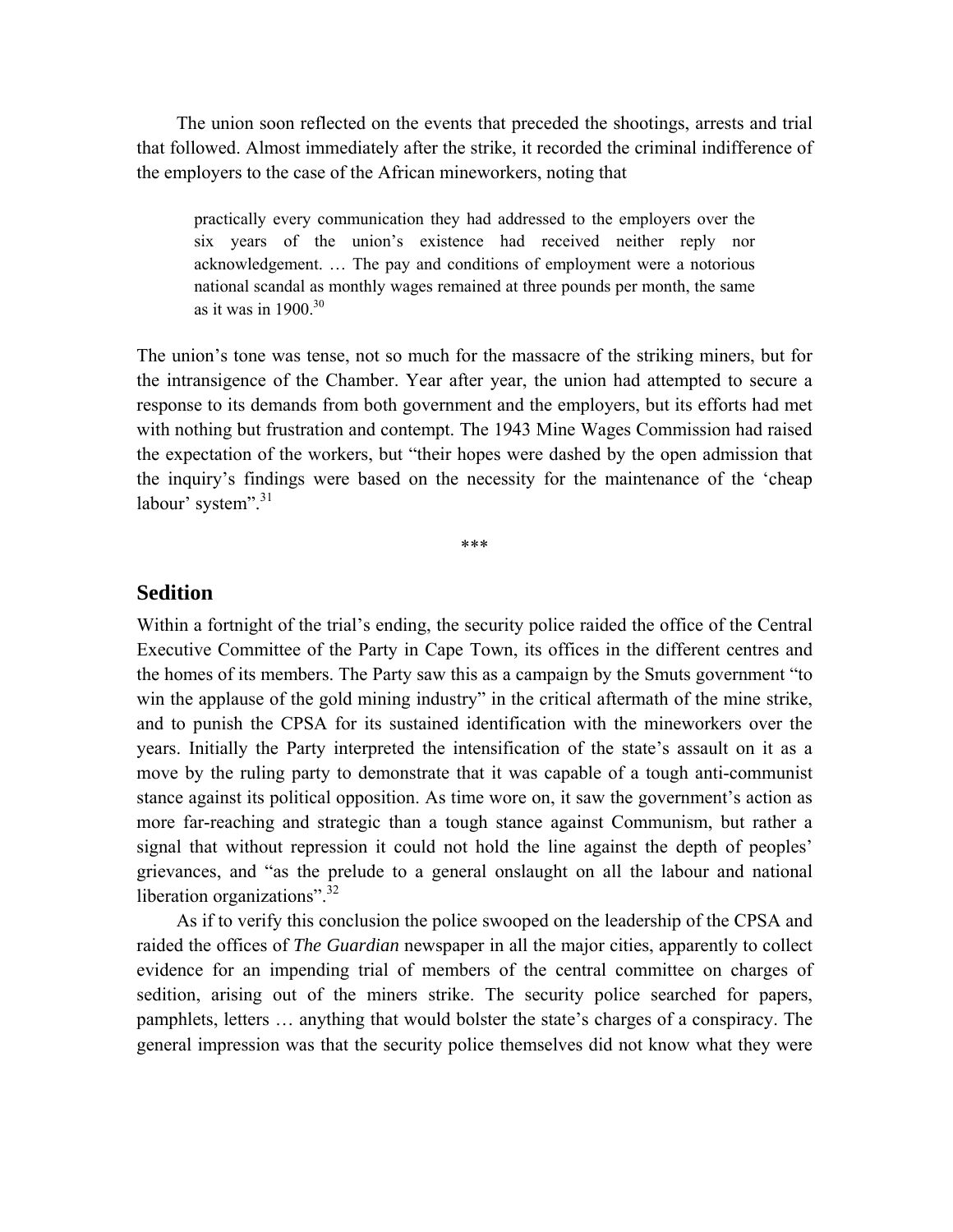looking for. Initially the net was widely cast and in addition to targeting the members of the Central Committee, warrants were issued in terms of the Riotous Assemblies Act for searches on trade unionists and party members in the various centres, especially in Natal, where there had been a number of political rallies in support of the miners' case. Among those raided in Natal were trade union leaders G. Ponen, Errol Shanley, M.P. Naicker and M.D. Naidoo.<sup>33</sup> None of them are alive today but they are all celebrated figures. I knew most of them but not Errol Shanley to whom I was introduced while awaiting trial for treason at the Old Fort in the 1950s in Johannesburg, ten years later.

The defendants in the Sedition Trial in 1946 were all members of the Central Committee of the CPSA. Generally the allegations were far-fetched and dramatic, asserting that the Party had engineered the strike to "overthrow the government of the day" and substitute a Communist regime in its place by means of revolutionary upheavals and the seizure of political power by the workers.<sup>34</sup> Additional charges included the training of professional revolutionaries, the education, organization and agitation of non-Europeans, and some technical offence connected with the contravention of the Official Secrets Act. Altogether there were eight members of the Central Executive Committee on trial, among them some of the most well-known names in the Communist Party, including its national chairman, W.H. Andrews; its general secretary, Moses M. Kotane; Advocate Harry Snitcher (chairman of the Cape District of the Communist Party); Betty Sachs (known as Betty Radford), editor of *The Guardian*; Dr H.J. Simons, a lecturer at the University of Cape Town; Fred Carneson (secretary of the Cape District Committee of the Communist Party); Isaac O. Horvitch (former secretary of the Cape District Committee); and Lucas Philips (trade union secretary). Some of these I would meet again in the Treason Trial in 1956 and get to know quite well.

Sam Kahn acted as part of the legal team in the 1946 Sedition trial. His co-barrister was V.C. Berrange, short and dapper in size, but a giant in stature against the prosecution and a legal "street fighter" of some elegance. He was to go on to defend us together with ever-larger teams of defence lawyers in the lengthy trials of the mid-fifties and sixties. The attorney general, Dr Percy Yutar, was the prosecutor in the Sedition Trial and in the Rivonia Trial in 1964. He failed to convict the members of the Central Executive Committee in 1946, but 17 years later returned with an even heavier air of theatre to secure convictions against members of the ANC and the SACP in the Rivonia Trial of Mandela and eleven others.<sup>35</sup>

Unsurprisingly the charges against the members of the Central Executive Committee of the CPSA collapsed in 1946 for lack of evidence. The preliminary phase of the trial lasted about three weeks and provided a lasting source of information for future historians on the role of the party during this period as well as its approach to the trade union movement and strikes. Jack Simons (who conducted his own defence) told the court that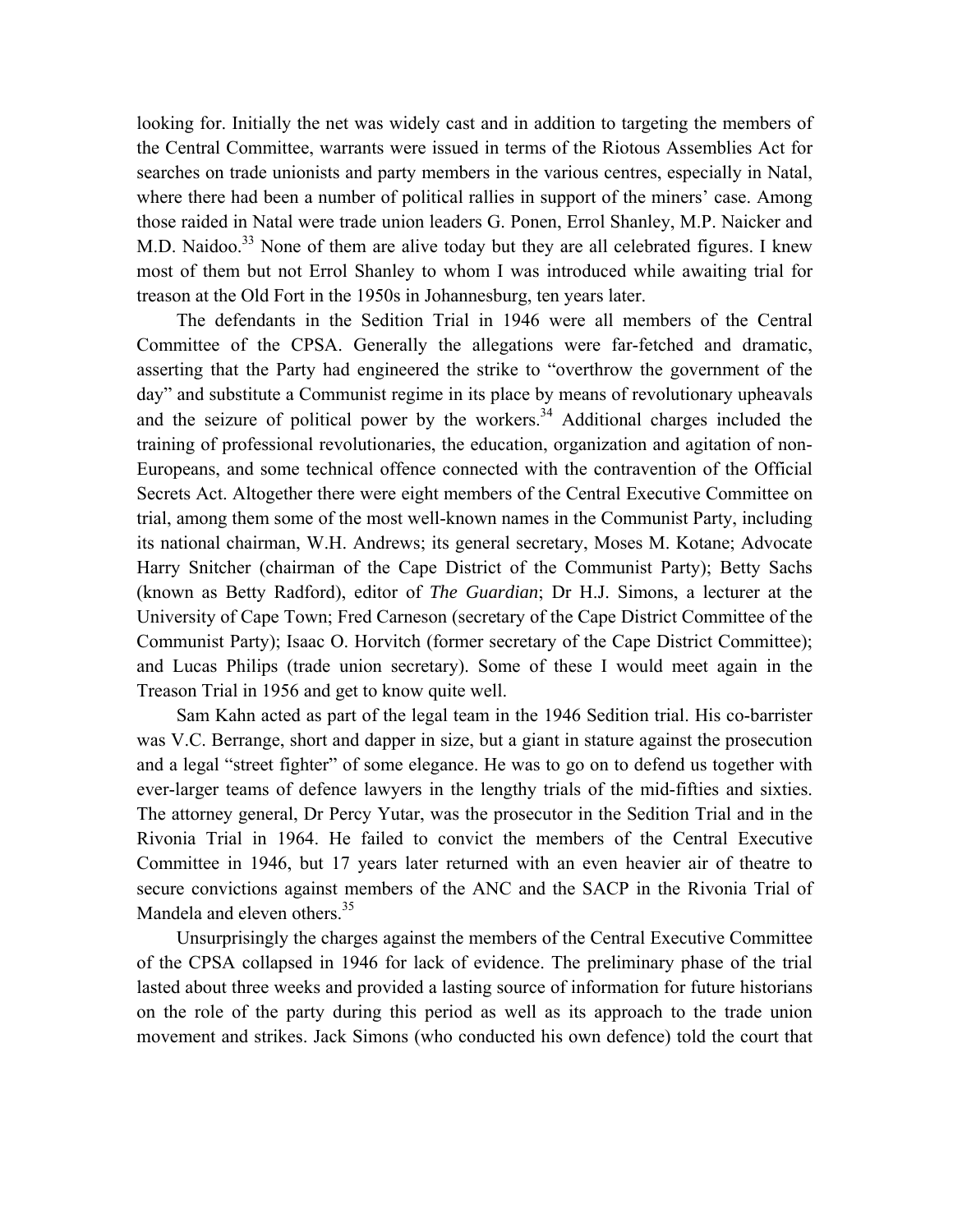the CPSA had "made a singular contribution" to creating racial harmony within the Labour Movement and had encouraged the organization of skilled and unskilled workers; it was not the Party's policy to interfere with the unions or to call strikes. The responsibility for the anger of the miners rested with the Chamber of Mines who had done little to address the union's requests for arbitration or the miners' conditions of work. Yutar rejected the defence's explanation – but not before the accused objected to irregularities in the proceedings and a fresh preliminary hearing was ordered. This was held in December 1946 – after which the accused were committed to the Supreme Court on a charge of sedition.

The court hearing took place a month before the National Party came to power in May  $1948<sup>36</sup>$  In this trial, the prosecution had for its own purposes, transformed the African Mineworkers Union into a concealed wing of the CPSA, blithely ignoring the evidence of their own informers (present at the rallies of the union) and distorting the prosecution's earlier interpretation of documents confiscated during the police raids in order to prove that it was the Johannesburg District Committee of the Party that had engineered the strike. Meanwhile, "expert" witnesses asserted that the Central Executive Committee of the CPSA was responsible for the bloodshed that had occurred during the strike, as it had initiated the action in the first instance. After lengthy evidence and exhaustive legal argument the court was unable sufficiently to prove these linkages between the AMWU, the Party and its Central Executive Committee. Nor was it able to establish the violence and political revolt necessary to substantiate a serious charge of sedition. Paradoxically, the National Party government (partly for whose benefit Smuts had adopted a tough anti-communist stance) withdrew the charges in October 1948, nearly two years after the initial arrests.

The Chamber, for its part, was undaunted by the consequences of the strike and implausibly defended its labour policies in a booklet published during the course of the trial. In it, the Chamber wrote: "Most Native labourers are housed in brick buildings set among well laid gardens, lawns and playing fields known as compounds … [which] … tempers the impact of what is to him a strange and bewildering world ..."<sup>37</sup> The blood spilt in the strike meant nothing to the Chamber and they continued to project the life of the happy African miner adjusting to an Elysian world created specially for him by the mine owners.

However, the strike did not deter the union from organizing the miners and nor would the spiral of trials (those already held and others to come) discourage the movement from mounting the defiant campaigns that characterized the 1950s or from creating the Freedom Charter, with its strident aspiration of transferring the mineral wealth "beneath the soil" to the people.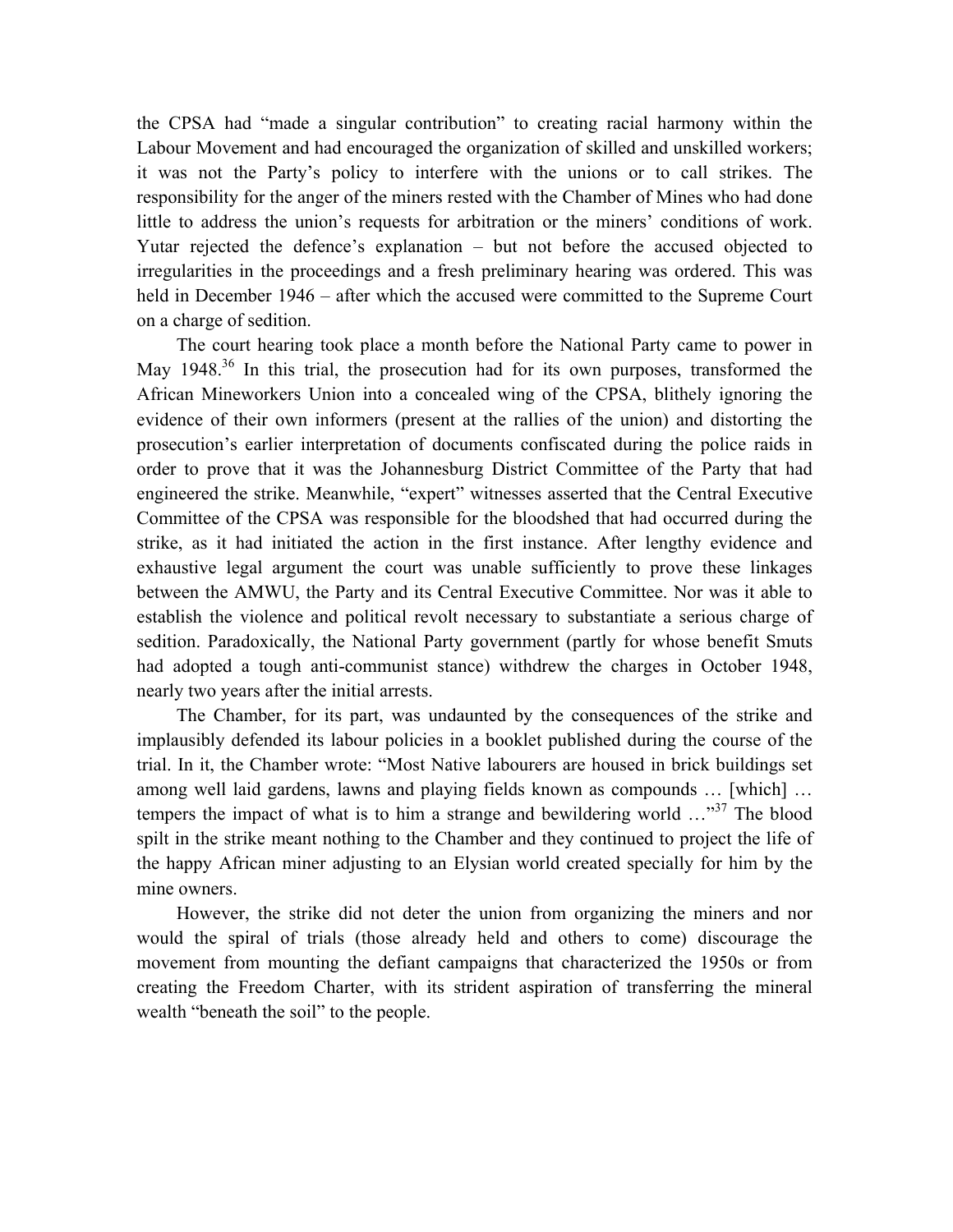### **Chapter 6**

 $\overline{a}$ 

- 1 Eric Hobsbawm, *On History* (Abacus, London, 2004), p. 302.
- 2 *Inkululeko*, 23.01.43.
- 3 He was expelled in 1942 ostensibly for supporting the formation of the African Democratic Party whose agenda, Liberal linkages and impatient attitude towards the ANC were unacceptable to the Party. After that he had a long career outside the CPSA and the ANC. He served on the Alexandra Bus Boycott Committee in 1943; the Transvaal Provincial ANC; and the NEC of the ANC in 1949. In the late 1950s he joined the PAC, left the country after Sharpeville and became the PAC representative in Zambia in 1964.
- 4 E. Roux, *Time Longer than Rope: A History of the Black Man's Struggle for Freedom in South Africa* (University of Wisconsin Press, Madison, 1964), pp. 334–335.
- 5 There were unsuccessful attempts by the Party to organize the mineworkers in 1931 and 1932. See Roux, *Time Longer than Rope*, p. 334.
- 6 I chose to research the Chamber of Mines for a doctoral thesis on my release from prison in 1968. This was published under the title of *The Foundations of the South African Cheap Labour System* (Routledge, Kegan Paul, London, 1982).
- 7 *The Guardian*, 06.04.44.
- 8 Levy, *The Foundations*, p. 3. This was an "opportunity cost" view by the Chambers' historian, Cartwright, of the motivation for African labour to the mines.
- 9 Levy, *The Foundations*, pp. 16, 17.
- 10 These are outlined in detail in the early chapters of Levy, *The Foundations*.
- 11 AMWU submission to Witwatersrand Mine Natives' Wage Commission, July 1943.
- 12 AMWU submission to Witwatersrand Mine Natives' Wage Commission, 1943.
- 13 Njabulo Ndebele, *The Cry of Winnie Mandela* (David Philip, Cape Town, 2003), p. 5. Approximately 1% of the more skilled of the miners' families were allowed to join their menfolk in the urban centres.
- 14 AMWU submission to Witwatersrand Mine Natives' Wage Commission, July 1943.
- 15 Ibid., AMWU submission, July 1943.
- 16 Ibid., AMWU submission, 8 July 1943.
- 17 *The Guardian*, 22.07.43 (the NRC's discussion on the mine strike is described in chapter 4 above).
- 18 *The Guardian*, 06.04.44.
- 19 The wage recommendations are cited from the Smit Commission Report, April 1946, in Roux, *Time Longer than Rope*, p. 336. The suggested increases included a threepence increase per shift for the rise in the cost of living, two weeks of paid leave per annum and a three shillings boot allowance over 30 working shifts.
- 20 *Inkululeko*, 18.09.1943. My italics.
- 21 W. Gemmil, speaking for the Chamber of Mines, cited in *Inkululeko* 18.09.1943.
- 22 Roux, *Time Longer than Rope*, p. 336.
- 23 *The Guardian*, 15.08.46.